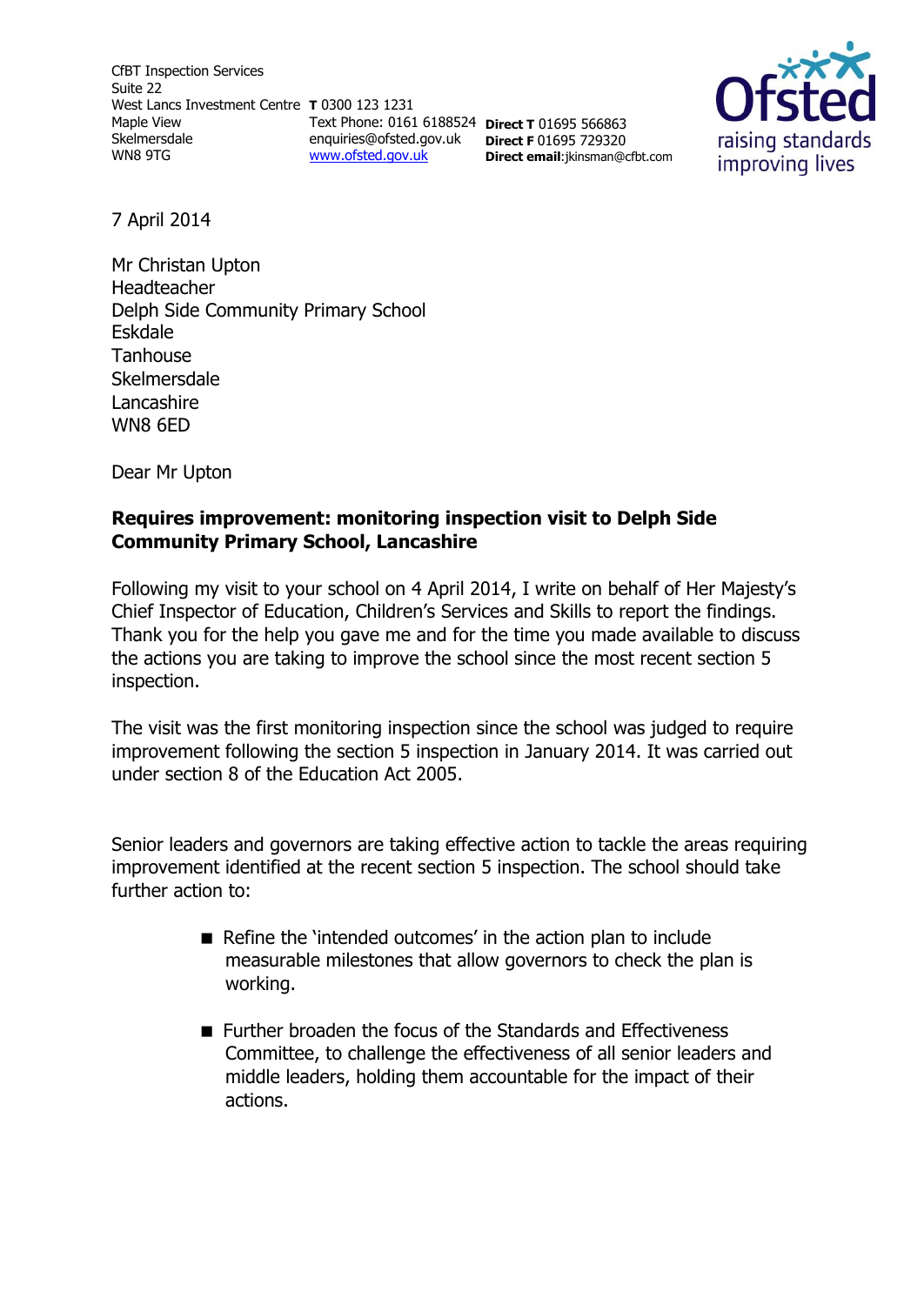

## **Evidence**

During the visit, meetings were held with you, other senior leaders, pupils, representatives of the Governing Body and representatives of the local authority to discuss the action taken since the last inspection. The school action plans and other documentation regarding school self-evaluation and improvement were evaluated. I visited every class in the school during the day to see teaching, pupils' work and the impact of actions.

# **Context**

Since the inspection, three governors, including the Chair of the Governing Body, have resigned their positions and three new governors, including a new Chair, have taken up appointments.

### **Main findings**

You wasted no time since the inspection, which you recognise as an accurate evaluation of the school, in taking actions to secure improvement. An action plan was quickly established. This plan identifies appropriate priorities that are closely linked to the areas for action that were identified in your inspection report. However, it should be further refined to include milestones that will allow your governors to check that it is working.

Pupils' progress is improving because teaching is improving. You are clear with staff about your high expectations, consequently teachers now plan learning more effectively in all year groups. Teachers are clearer about what they expect pupils to achieve in a lesson and that they set a range of activities that stretch and challenge pupils of all abilities.

Standards in writing are improving because of the actions you have taken to develop opportunities for pupils to practise their skills in other subjects.

Teachers are beginning to use assessments more effectively to ensure that what they teach has the best effect on learning. You have made sure that data is better shared and that staff are trained in what it means and how to use it.

Marking is improving and helping pupils to learn more quickly. You have reviewed your marking policy so that all pupils receive regular feedback about how well they are doing and how they can further improve their work. You have also increased how often you check books to see if the marking is good enough.

Teachers have visited other schools to learn from good and outstanding practice. This has resulted in some new initiatives being established at Delph Side that again are helping pupils to learn more quickly. For example all classrooms now have working walls for English and mathematics that children say they find useful in helping them to understand and learn.